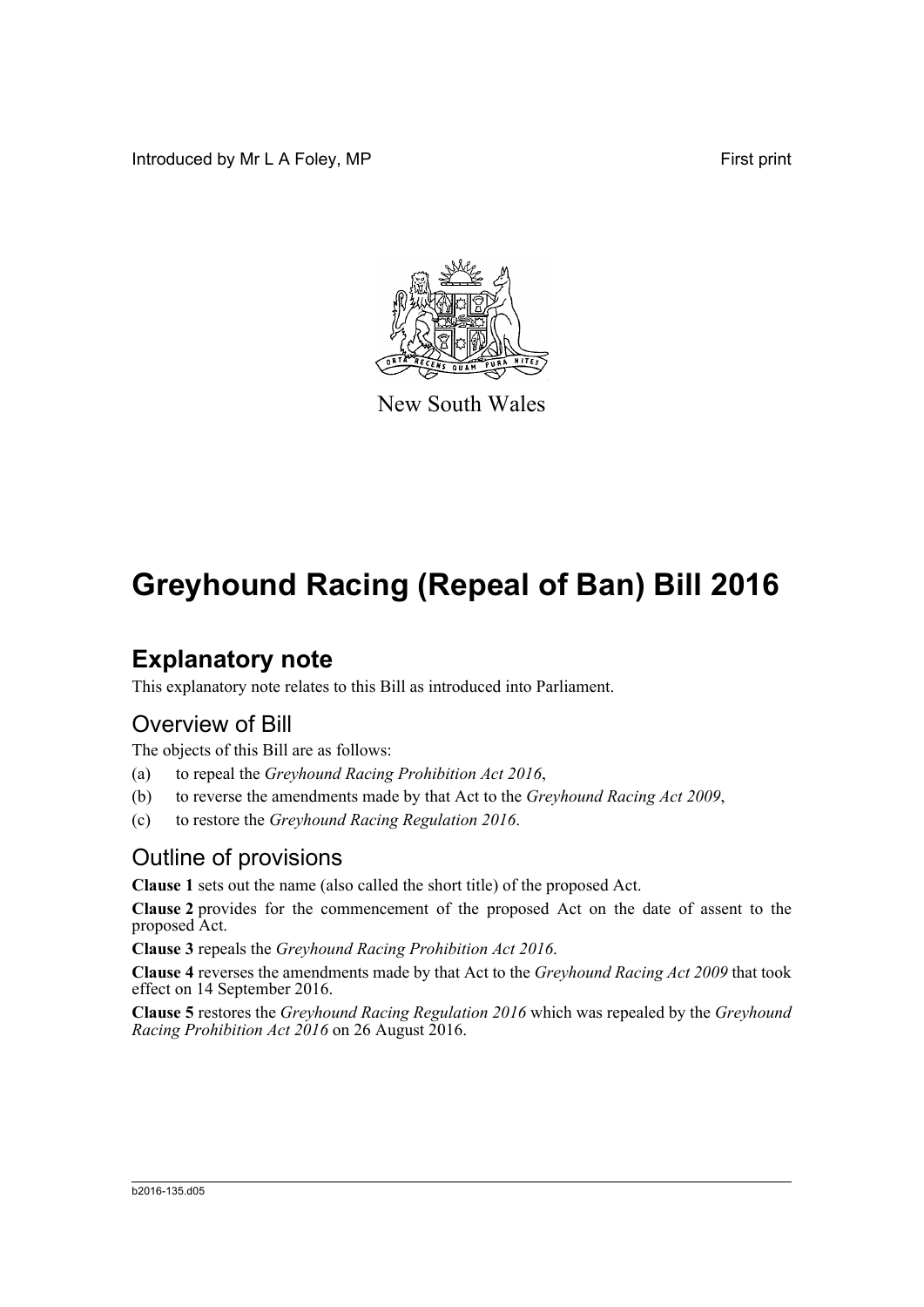Introduced by Mr L A Foley, MP **First** print

Page



New South Wales

# **Greyhound Racing (Repeal of Ban) Bill 2016**

### **Contents**

|   | Name of Act                                           |  |
|---|-------------------------------------------------------|--|
| 2 | Commencement                                          |  |
| 3 | Repeal of Greyhound Racing Prohibition Act 2016 No 36 |  |
| 4 | Amendment of Greyhound Racing Act 2009 No 19          |  |
| 5 | Restoration of Greyhound Racing Regulation 2016       |  |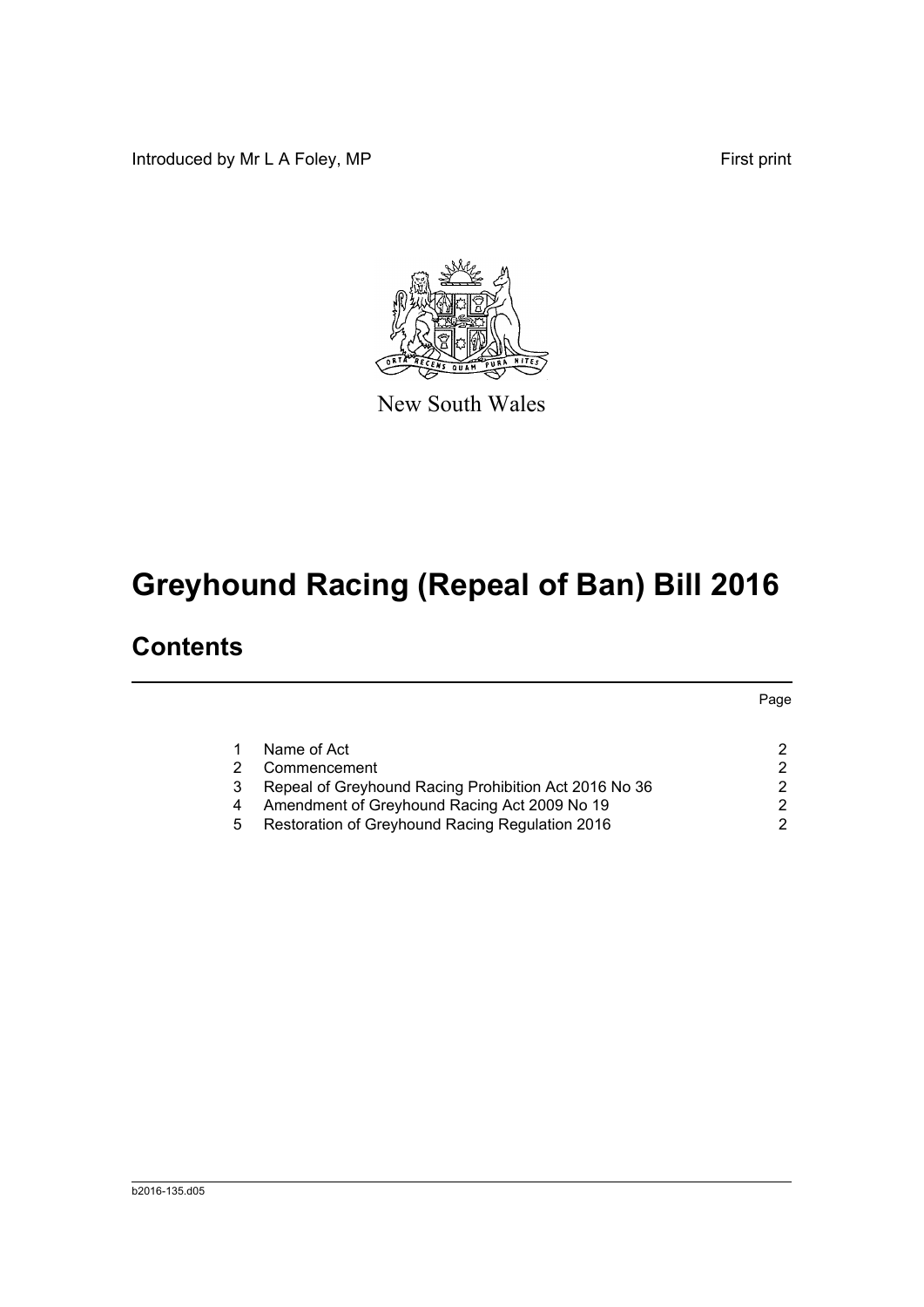

New South Wales

# **Greyhound Racing (Repeal of Ban) Bill 2016**

No , 2016

#### **A Bill for**

An Act to repeal the *Greyhound Racing Prohibition Act 2016*; and for other purposes.